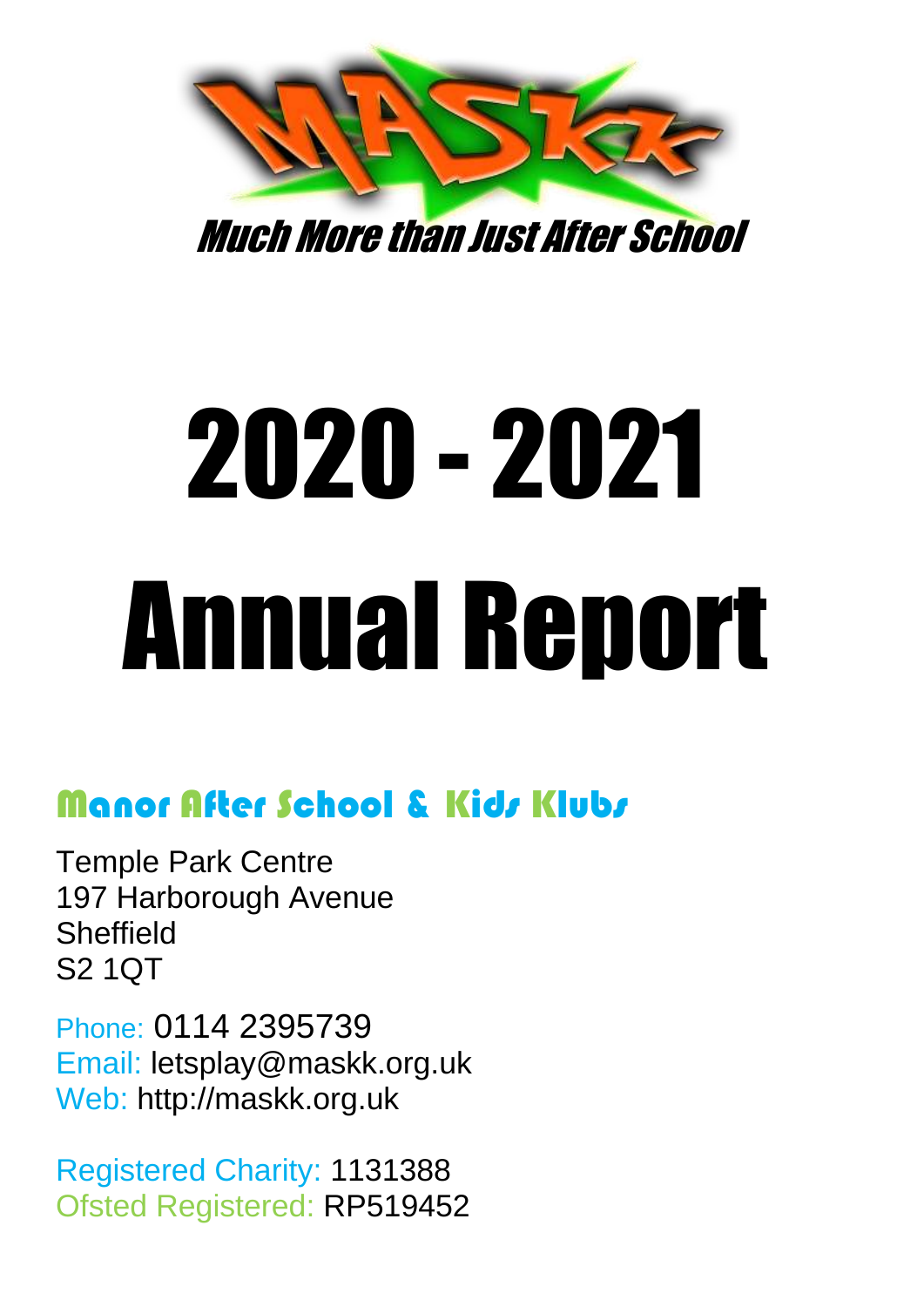#### **Who are MASKK:**

MASKK is a charity that provides activities and services for children and families. In 2020-2021 MASKK had 17 members of staff and 9 volunteers. Out of the 26 people working/volunteering at MASKK, 10 live in the S2 area and we aim to increase local employment opportunities.

The Trustees who oversee the governance and quality are a group of 4 people, all of whom work locally and bring different skills and experiences. New people are welcome to join the Trustees at the AGM or throughout the year by contacting MASKK.

MASKK is managed day to day by a Manager, Craig, supported by a Duty Manager, Joanna, and each project is then led by a Lead Playworker. The Duty Manager and Lead Playworkers work together to plan and prepare sessions as well as monitoring quality and supporting the staff and volunteers.

#### **Mission Statement:**

"To work towards the enhancement of the lives of the local children living in the Manor area aged 5 and over regardless of wealth, religion, gender, race, background or ability."

#### **Aims:**

a) To provide the necessary facilities for the daily care, recreation and education of children during out of school hours and school holidays.

b) To advance the education and training of the persons in the provision of such care, education and recreational facilities.

c) To advance education of the public (in particular local families) in the field of parenting and to provide or assist in providing facilities for recreation or other leisure time occupation for the public with the object of improving their conditions of life and with a view to promoting good parenting.

## **Objectives:**

- To be Child centred: All decisions will be made with children in mind and a focus on play and providing enjoyable activities.
- To be Child Led: Children will be empowered to make decisions for themselves when ever possible, including snack options, what resources and games we buy and what new activities we decide to start.
- To Create a Safe and Secure Environment: All staff will be encouraged to attend any relevant safeguarding children and health and safety courses. MASKK will provide activities that help children to develop a sense of risk management as well as teaching them what they can do to protect themselves.
- To Promote Health and Wellbeing: To encourage children and parents to choose a healthy lifestyle by providing healthy snacks and physical activities that demonstrate how exercise can be fun.
- To Include Parents: To encourage them to take part in the running of club by inviting them to join the management committee and advertising volunteering opportunities.
- To be Inclusive: To provide staff with relevant training to accept children with extra requirements to give the child an opportunity to play with other children and provide respite time for the parents. To provide activities that teaches children about diversity and respect for different cultures and beliefs.
- To be an Example to Others: To meet national standards and be the best we can be by working towards best practice guidelines. To be constantly encouraging staff and volunteers to develop through training and experience. To offer support and guidance to other clubs.
- To be Independent: To be a business in its own right, self reliant and constantly growing and developing.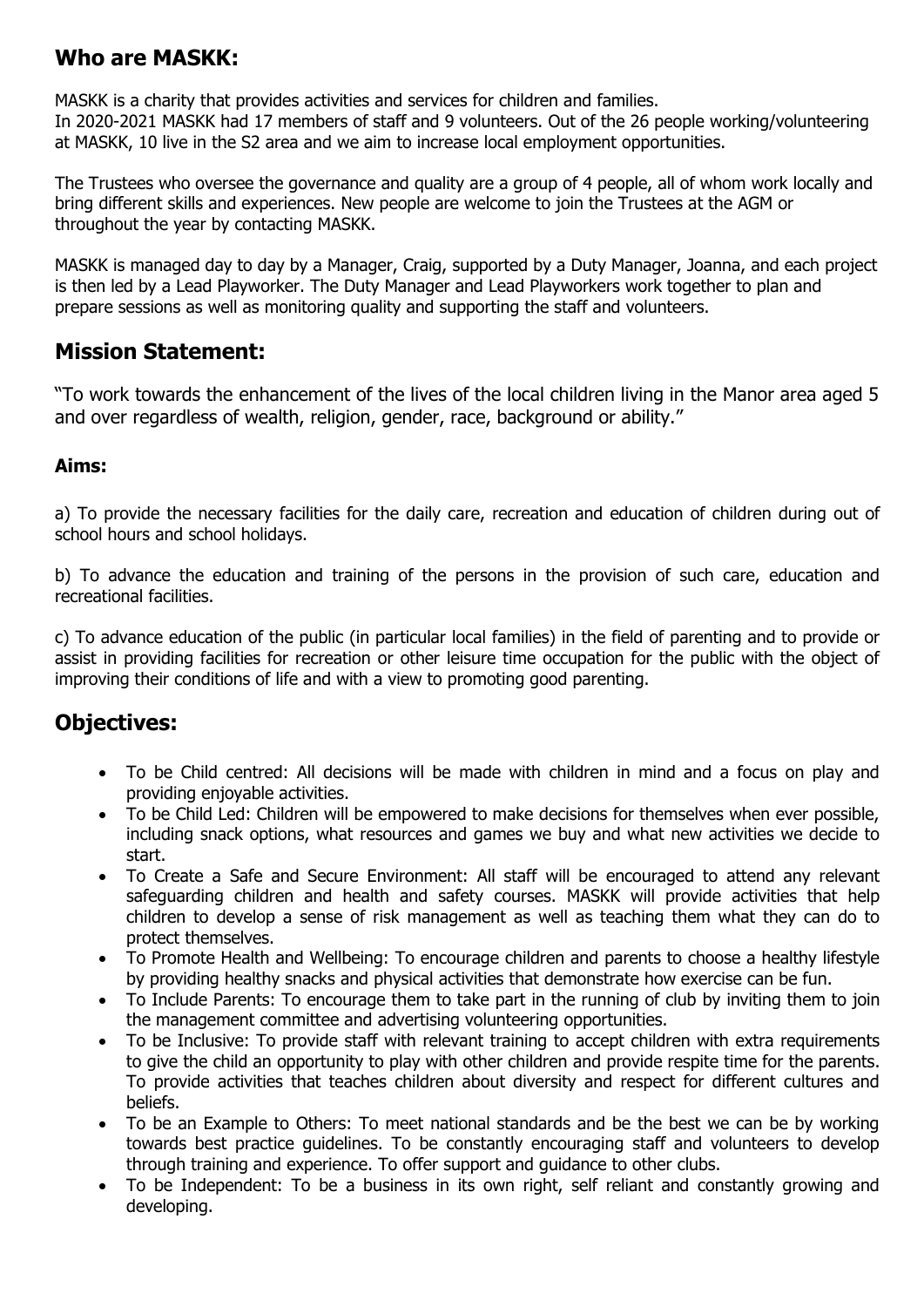- To be a Community Partner: To work with other organisations in the area to promote community development and improvement. To offer support to schools for example by providing an activity at a school gala.
- To develop new activities that continue to progress our aims.

## **MESSAGE FROM THE MANAGER**

The financial year being reported starts at the beginning of the Covid-19 pandemic which had a significant impact on our organisation. MASKK was required to close our services during the first lock down but quickly recognised a need in our community to provide support in other ways.

We were supported by our Short Breaks Contract and by donations from Great Places Housing, MaTReC and generous local people to create and supply 235 at home activity packs. MASKK also delivered over 100 specific packages for children with special educational needs or disabilities to 24 families, many of these hand delivered to include a door stop visit to check in with families and offer additional support if required. Thanks to a further grant from South Yorkshire community Foundation we were able to create more too.

Jo, Kirsty and April also spent time calling families and staying in touch remotely so that we could provide support as well as referrals to other services as required, linking with Hope Hampers to provide a care package to some of the parents too.

In July 2020 when the restrictions allowed some services to re-open MASKK Playcare and Short Breaks moved temporally to MaTReC where we could utilise multiple rooms to allow for bubbles, helping us to create a covid secure environment while Temple Park Centre also went through a refurbishment.

The financial impact of Covid was significant though, a drop of £38,121 in fee and contract income. However because of grants and donations the organisation was able to stay viable and gained some specific grants and donations to carry in to the next year to help cover the ongoing losses. One such grant was thanks to the support of the local councillors and a grant from the Community Infrastructure Levy. Councillor Terry Fox when confirming the grant said "I know myself and Sioned welcome the fact that MASKK the long established and trusted organisation is able to continue its valuable service to the good residents of Manor Castle Ward."

For more about our 2020 you can watch this short video:<https://youtu.be/uGoeb1aMz54>

# **Update on the Projects: INCLUSIVE PLAYCARE**

Manor After School and Kids Klubs opened originally as an After School Club only in September 1999 and since then had continued to grow until the pandemic.

MASKK had to reduce our operating hours and group sizes to meet the requirements to keep people safe, along with a number of our families being furloughed or working from home reducing the demand for childcare. In comparison in 2019 we had 4,261 bookings and fee income to the sum of £37,115.64 but in 2020 we had only 1,368 bookings generating only £10,695. Due to this significant drop MASKK unfortunately had to make the difficult decision to make 3 Playworker posts redundant in October 2020.

# **LETS PLAY**

MASKK believe all children should have access to opportunities to play and belong to a group that supports and encourages them. During this year much of our focus around this was through our at home activity packs. You can see and download our packs here:<https://www.maskk.org.uk/home/maskk-activity-booklets/> While MASKK was running reduced services Craig also gave his time to co-ordinate the local DfE funded Healthy Holidays provision, in partnership with MCDT and Voluntary Action Sheffield, which in summer 2020 distributed 1024 hampers each week for 4 weeks in our local area. MASKK also provided a further 100 at home activity packs that were distributed through this project to support children who receive free school meals. Each school holiday since Craig has continued to support MCDT with this valuable work including a Christmas pop up shop to help ensure every local child woke up to a present at Christmas.